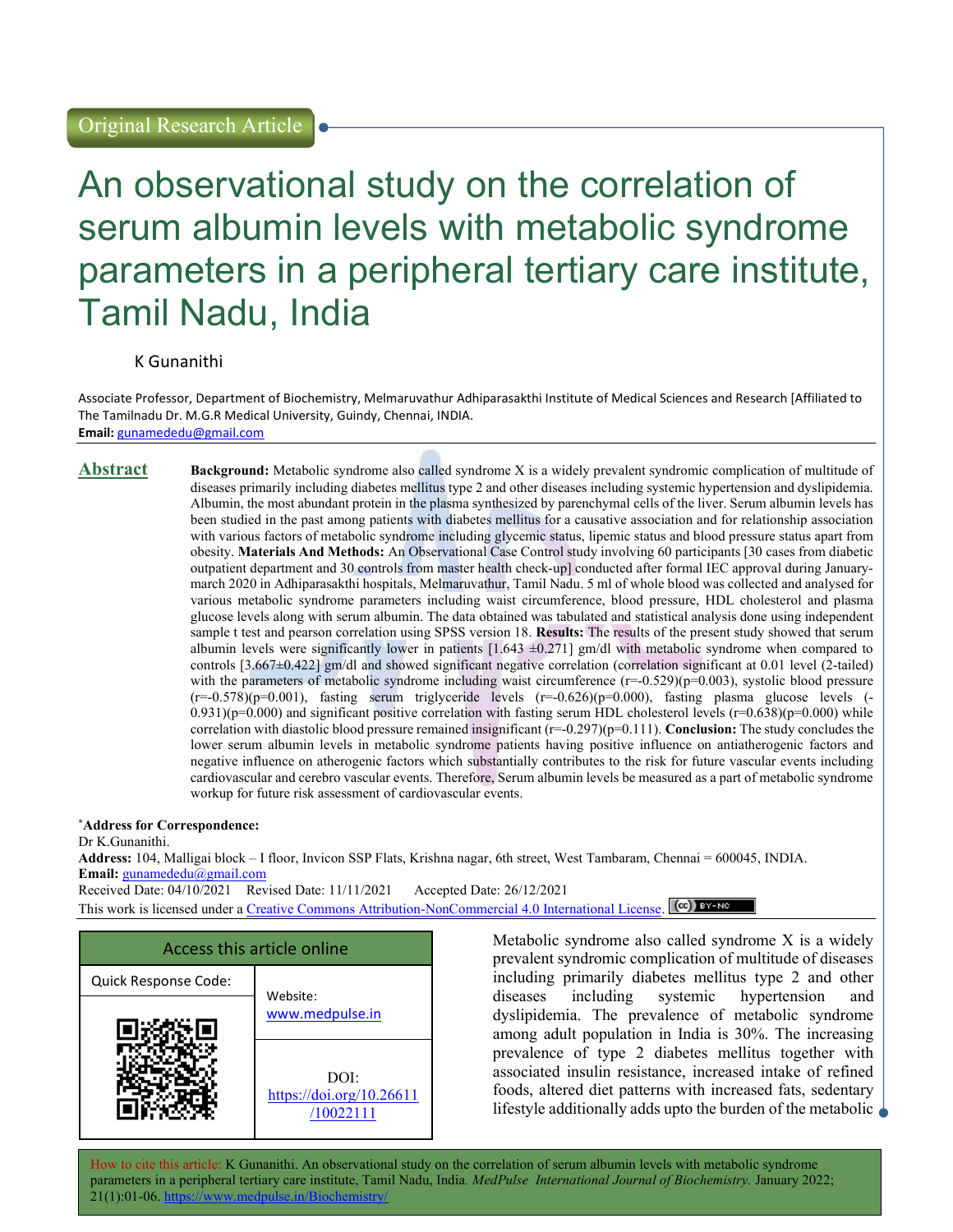syndrome in India<sup>1</sup> Albumin, the most abundant protein in the plasma synthesized by parenchymal cells of the liver. It performs major functions like maintaining the colloidal oncotic pressure and transport of molecules in the blood. The normal reference range for serum albumin is 3.5-5 gm/dl.<sup>2</sup> Abnormalities in levels of serum albumin are seen in many clinical conditions with increased concentrations found in dehydration and decreased concentrations found in many conditions, most commonly seen in hepatic diseases. Serum albumin levels has been studied in the past among patients with diabetes mellitus for a causative association and for relationship association with various factors of metabolic syndrome including glycemic status, lipemic status and blood pressure status apart from obesity. Many studies have shown relationship of serum albumin levels with metabolic syndrome<sup>3</sup> while some studies have suggested otherwise.<sup>4</sup> More so, the relationship studies have shown only for some parameters of metabolic syndrome, while other parameters have not. The importance of the present study is in finding out the relationship among serum albumin levels and all parameters of metabolic syndrome. The null hypothesis is serum albumin levels have no correlation with various parameters of metabolic syndrome. The aim of the study is to find the correlation of serum albumin levels with various parameters (waist circumference, blood pressure, serum triglycerides, serum HDL cholesterol, fasting plasma glucose) of metabolic syndrome.

## MATERIALS AND METHODS

 The study was conducted during the month January-march 2020 in Adhiparasakthi Hospitals, Melmaruvathur, Tamil Nadu. It was approved by the institutional research and ethics committee and the study was conducted with prior informed consent from the study participants. The minimum sample size for the study calculated is 40 by the institutional statistician. Sampling was randomized with the study participants includes 30 cases and 30 controls, of both sexes aged between 50-60 years. Cases were inducted into the study from the diabetic outpatient department and controls were inducted from the master health check up section of the Adhiparasakthi hospitals. Clinical history relating to type 2 diabetes mellitus and general clinical examination of the study participants was done before the study.

Inclusion Criteria: Cases: known diabetic mellitus type 2 patients with features of metabolic syndrome criteria attending diabetic outpatient department of Adhiparasakthi hospitals.

#### Criteria for diagnosis of Metabolic syndrome<sup>5</sup>:

Any 3 out of the following

1. Waist circumference  $\geq 102$  cm for male,  $\geq 88$  cm for female]

- 2. Blood pressure  $\geq$ 130/85 mm Hg]
- 3. Serum triglycerides  $\geq 150$  mg/dl
- 4. Serum HDL cholesterol  $\leq 40$  mg/dl for male,  $\leq 50$ mg/dl for female
- 5. Fasting blood glucose  $\geq 100$  mg/dl

Controls: age matched controls –normal healthy volunteers attending master health check of Adhiparasakthi hospitals.

Exclusion Criteria: Participants with known history of nutritional, gastrointestinal, liver, renal diseases were excluded from the study.

Sample Collection: 5 ml of blood sample was collected after 8 hour overnight fasting and 2 hours post prandial by venepuncture under strict aseptic precautions.

Analytical and Statistical methods: The analyte estimations are done for serum albumin levels, fasting plasma glucose levels, fasting serum triglyceride levels, fasting serum HDL cholesterol levels. The principle behind estimations includes testing for serum albumin by BCG method, Fasting plasma glucose by glucose oxidase peroxidase method, fasting serum triglycerides by Glycerol phosphate oxidase peroxidase method, fasting serum HDL cholesterol by direct enzymatic assay method using biosystems BA400 fully automated clinical chemistry analyzer of the institutional central laboratory, Melmaruvathur Adhiparasakthi Institute of Medical Sciences and Research, Tamil Nadu. The data obtained from the study participants including waist circumference, systolic and diastolic blood pressure, serum albumin levels, fasting serum triglyceride levels, fasting serum HDL cholesterol levels, and fasting plasma glucose levels were tabulated and student t test was used for significance testing and pearson correlation coefficient for correlation testing using statistical software statistical package for social sciences version 18.

## **RESULTS**

The study results showed that serum albumin levels were significantly lower in patients  $[1.643 \pm 0.271]$  gm/dl with metabolic syndrome when compared to controls  $[3.667 \pm 0.422]$  gm/dl as illustrated in Graph  $[1]$  with mean waist circumference [134.60±9.71] cm, systolic blood pressure [159±14.22] mm Hg, diastolic blood pressure [89.33±6.91] mm Hg, fasting serum triglyceride levels [174.47±11.73] mg/dl, fasting serum HDL cholesterol levels [33.23±4.78] mg/dl and fasting plasma glucose levels [163.63±9.83] mg/dl noted among the cases as illustrated in Graph [2]. The correlation results of the study showed significant negative correlation (correlation significant at 0.01 level (2-tailed) with the parameters of metabolic syndrome including waist circumference (r=-  $(0.529)(p=0.003)$ , systolic blood pressure  $(r=$  $(0.578)(p=0.001)$ , fasting serum triglyceride levels (r=-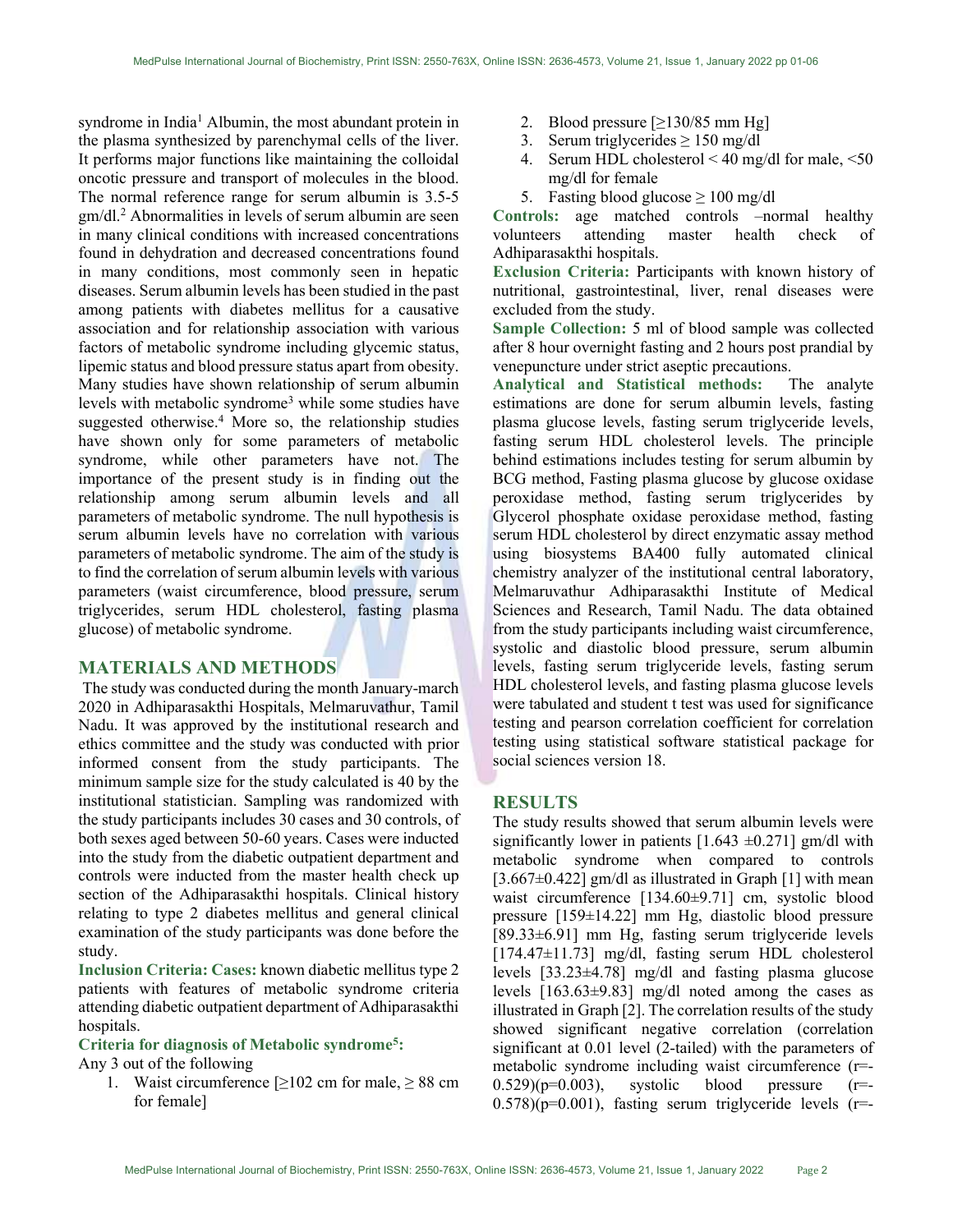$0.626$  $(p=0.000)$ , fasting plasma glucose levels  $(-1.626)(p=0.000)$  $(0.931)(p=0.000)$  and significant positive correlation with fasting serum HDL cholesterol levels  $(r=0.638)(p=0.000)$  while correlation with diastolic blood pressure remained insignificant  $(r=-0.297)(p=0.111)$  as illustrated in Graph [3].



Graph 3

Graph 1: Mean comparison of albumin concentration among cases and control; Graph 2: Mean concentration of metabolic syndrome components among cases; Graph 3: Overlay scatter plot showing correlation between serum albumin levels and metabolic syndrome parameter among cases

# DISCUSSION

Metabolic syndrome: Metabolic syndrome, a constellation of various metabolic features involving altered glucose, altered lipid, altered sodium homeostasis. It has gained significance because of its association with atherosclerotic cardiovascular and cerebrovascular events.<sup>6</sup> The primary component of the metabolic syndrome involves central obesity / visceral obesity which is measured by waist circumference and waist hip ratio. The association of other features including hypertension, central obesity, revolves around the basic alteration in general metabolic status. The pathogenic mechanisms of metabolic syndrome involves complex pathways with

various factors involving diet, lifestyle, environment, physical activity playing major role.

Insulin resistance plays a central role in pathogenesis of metabolic syndrome. It leads to lipolysis contributing to increase in circulating free fatty acid levels. It also contributes to hypertension because of opposing vasoactive action of insulin and free fatty acids.<sup>7</sup> Visceral fat additionally contributes to insulin resistance and increased free fatty acid circulation. The increase in visceral fat increases leptin levels, an adipokine that controls energy homeostasis which is being altered in metabolic syndrome patients. It is also associated with reduced adiponectin levels.<sup>8</sup> Activation of RAAS pathway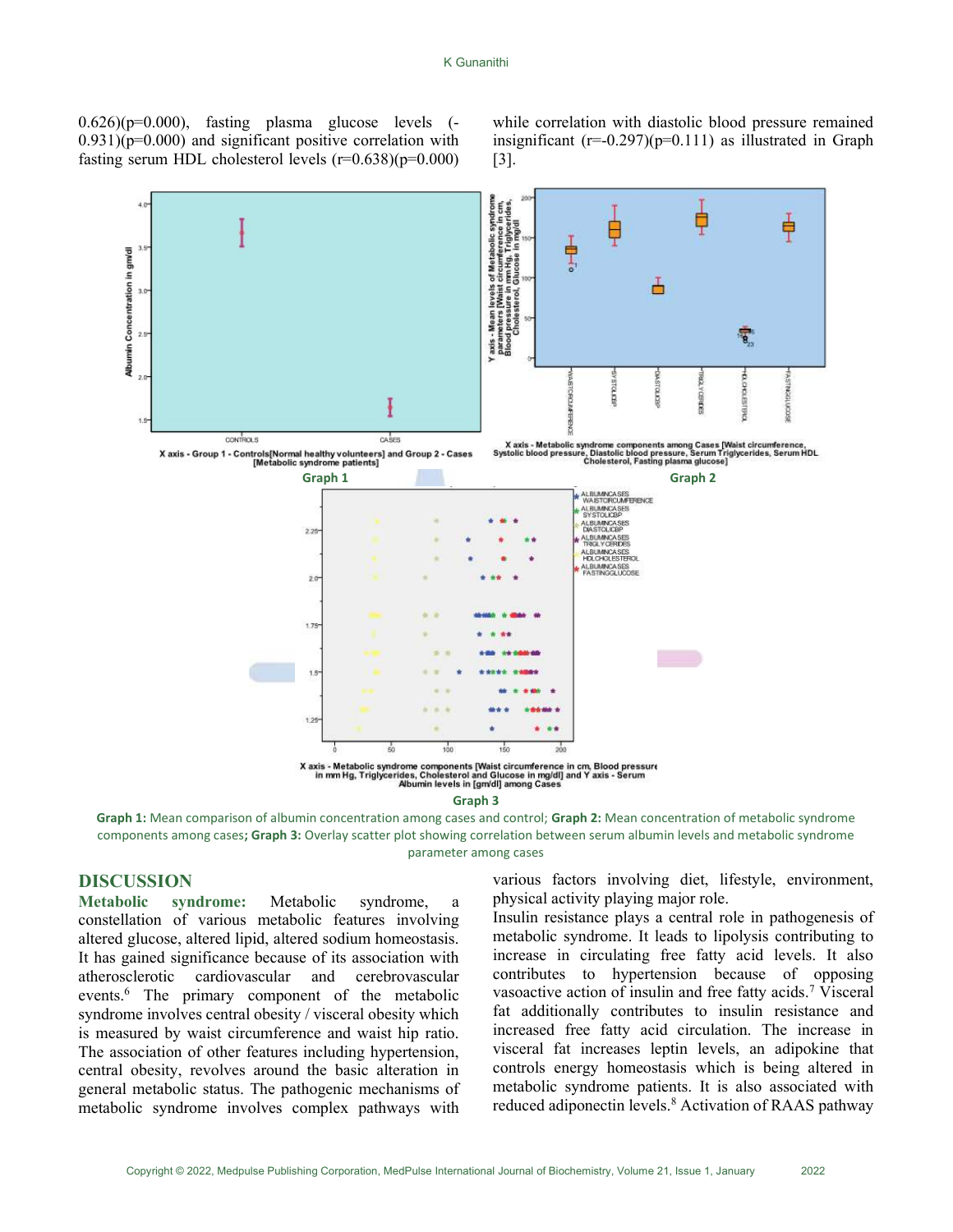also contributes to the development of hypertension, diabetes mellitus, dyslipidemia among metabolic syndrome patients.<sup>9</sup>

Hypoalbuminemia in Metabolic syndrome: The results of the present study showing significantly lower levels of serum albumin among metabolic syndrome patients shows the influence of various metabolic aspects affecting the albumin levels in the plasma beyond plasma glucose levels. Reduced albumin levels among metabolic syndrome patients are possibly due to multifactorial mechanisms involving major aspects like waist circumference, blood pressure, glycemic status, lipemic status of the metabolic syndrome with primary reason as insulin resistance. The correlation results of the study showing negative correlation for serum albumin with metabolic syndrome parameters including waist circumference, systolic blood pressure, fasting plasma glucose levels, fasting serum triglyceride levels and a positive correlation for serum albumin with serum HDL cholesterol levels while correlation remained insignificant for diastolic blood pressure. Decreased levels of serum albumin can be associated with various levels including albumin synthesis, distribution, half-life, transport function, vascular permeability, loss and degradation. Dietary factors play a major role in supplying essential molecules for albumin synthesis. Hormones like insulin has effects on the synthesis of liver proteins including albumin. It has been substantiated by in vivo studies on rats and rat hepatocyte cultures like Lloyd et al. which showed that insulin increased albumin gene transcription and mRNA synthesis in dose dependent manner and in contrast, insulin deficiency decreased both albumin gene transcription and mRNA concentration and resultant decreased in albumin synthesis.10-12 Insulin resistance in metabolic syndrome ultimately results in blocking the actions of insulin and thereby leads to low albumin synthesis leading to low serum albumin levels. Insulin resistance is a principal cause of type 2 diabetes and serum albumin has been associated with insulin resistance.<sup>13</sup> Compensatory hyperinsulinemia seen in insulin resistance, predisposes to the development of metabolic impairments, including nonalcoholic fatty liver disease, IFG, and metabolic syndrome. $^{14}$  This compensatory hyperinsulinemia may contribute to this relationship between insulin resistance and serum albumin levels. But the present study has not evaluated serum insulin levels in the participants which is a limitation of the study. Increased vascular permeability for cells and plasma solutes is universal in chronic diseases. In health states, FcRn [neonatal Fc receptor] which are the site specific mutants is bound to albumin and is found to prolong the half-life of albumin while there is substantial cycling into and out of the cells. In disease states, FcRn is

downregulated which shortens the half-life of albumin.15- <sup>16</sup> Oxidative stress and Inflammation are a part of chronic diseases including type 2 diabetes mellitus, dyslipidemia and hypertension. Stress and Inflammation have been described to contribute to reduced albumin synthesis. Hypoalbuminemia is associated with inflammation which is present in metabolic syndrome patients.<sup>17</sup> Oxidative stress and chronic inflammation play crucial roles in generation of both insulin resistance and type 2 diabetes mellitus.18-19 Albumin has additionally been shown to have antioxidant and anti inflammatory properties which might well have been used up because of oxidative stress and inflammatory stress seen in metabolic syndrome patients contributing to hypoalbuminemia.20-22 Serum albumin concentrations were found to be associated with insulin resistance and fatty liver disease<sup>23</sup> along with metabolic risk factors including lipid profile, blood pressure and body mass index.<sup>24</sup> Visceral adiposity is the primary component of metabolic syndrome. The mechanisms of reduced albumin and weight gain particularly visceral adiposity is not fully understood but may have influence of appetite regulation. The binding capacity of albumin has been hypothesized to play a role in weight gain as albumin serves as a carrier protein for transport of various hormones and molecules, which ultimately influences the functions.<sup>25</sup> Albumin-ghrelin binding has been shown to impair ghrelin biological activity. Reduced circulating albumin may result in less albumin-ghrelin interaction and thus greater ghrelin availability and activity of ghrelin stimulating appetite.<sup>26</sup> Albumin also binds fatty acids which have been implicated as signaling molecules for hypothalamic appetite regulation.<sup>27</sup> In steady state, the albumin synthesis rate be balanced by renal albumin clearance, Gastro intestinal albumin clearance and other catabolic components. The subclinical disease states of gastro intestinal system and renal system among metabolic syndrome patients might well be responsible for rapid clearance. Albumin is further glycosylated with increasing plasma glucose levels, and glycosylated proteins including albumin are rapidly cleared from the circulation by the liver.

#### **CONCLUSION**

The study concludes that serum albumin levels are significantly lower in patients with metabolic syndrome and has significant negative correlation with major components of metabolic syndrome including visceral adiposity [waist circumference], diabetes mellitus [hyperglycemia], dyslipidemia [hypertriglyceridemia] and blood pressure [especially systolic blood pressure] and positive correlation with serum HDL cholesterol levels. Albumin levels are being lowered in metabolic syndrome patients due to multifactorial causes, with central adiposity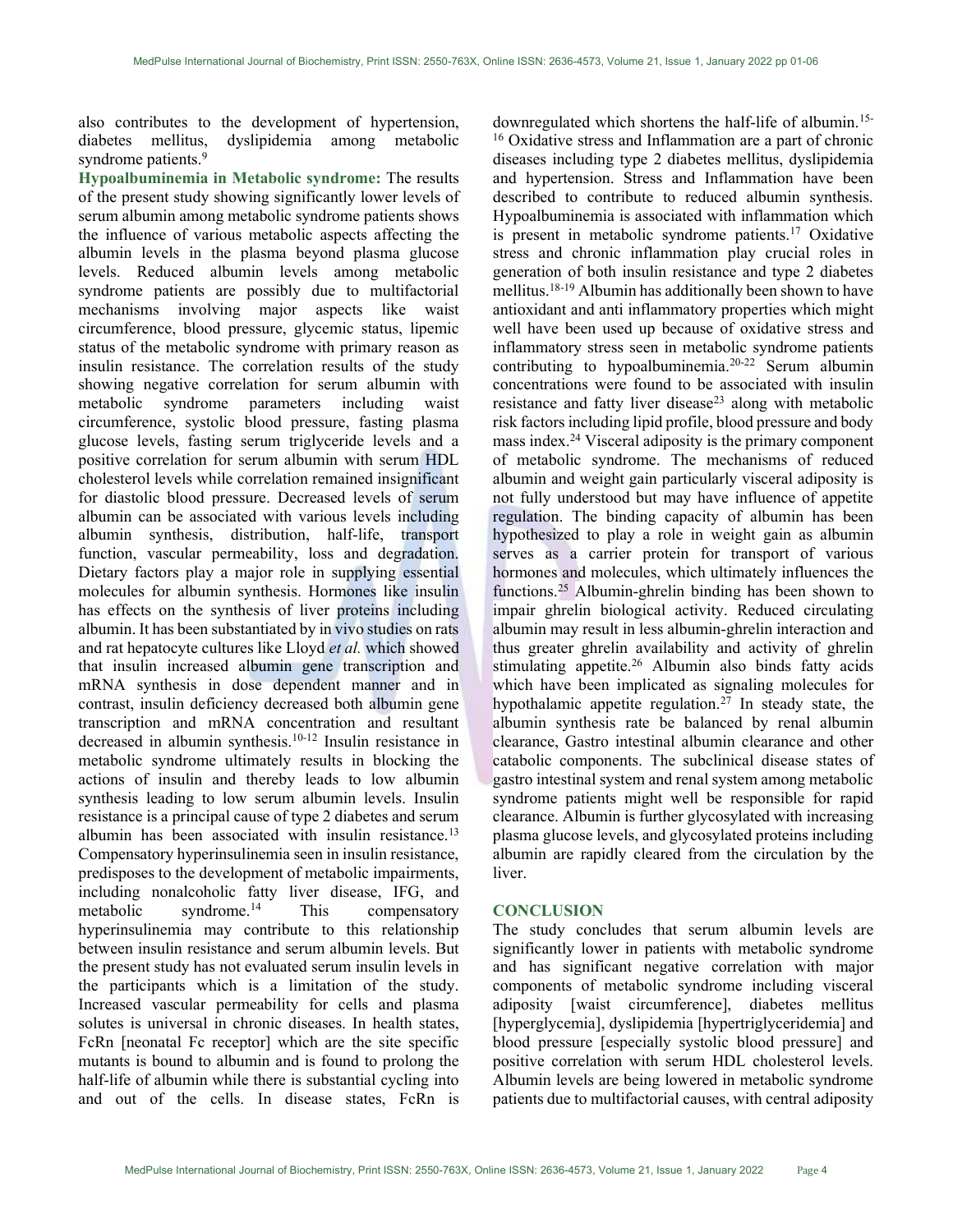and insulin resistance playing a major role in influencing the albumin levels at various phases including the synthesis phase, distribution phase, transport phase, catabolic phase of albumin homeostasis. This further accentuates the positive influence of albumin on antiatherogenic factors and negative influence on atherogenic factors which substantially contributes to the risk for future vascular events including cardiovascular and cerebro vascular events. Therefore, Serum albumin levels be measured as a part of metabolic syndrome workup for future risk assessment of cardiovascular events.

Limitations: Statistical limitations includes small sample size and the lack of logistic regression analysis. Technical limitations includes the lack of assessment of insulin levels which would have given the status of insulin resistance among the study participants. Lack of assessment of leptin, adiponectin and ghrelin levels which would have given the status of appetite regulation. A follow up on the albumin levels with the incidence study on vascular events on the study population would have added additional meaning in the role of albumin contributing to a safe role in prevention of such events among metabolic syndrome patients. Beyond the limitations, albumin has a role in general metabolism both in human health and in diseases.

#### **REFERENCES**

- 1. Krishnamoorthy Y et al. Prevalence of metabolic syndrome among adult population in India: A systematic review and meta-analysis. PLoS ONE. 2020;15(10)
- 2. Burtis et al. Chapter 18. Amino acids and proteins. Tietz fundamentals of clinical chemistry. Elsevier. 2015.7th edition. Pp 297.
- 3. Bae JC et. al. Association between serum albumin, insulin resistance, and incident diabetes in non diabetic subjects. Endocrinol Metab. 2013;28:26-32.
- 4. Jun JE et al. Increase in serum albumin concentration is associated with prediabetes development and progression to overt diabetes independently of metabolic syndrome. PLOS ONE. 2017;12(4).
- 5. Bethesda et al. National cholesterol education program ATP III guidelines at a glance quick desk reference. National institute of health, National heart, lung and blood institute. 2001;(1)
- 6. Grundy SM, Hansen B, Smith SC, Jr, et al.; American Heart Association, National Heart, Lung, and Blood Institute, American Diabetes Association. Clinical management of metabolic syndrome: report of the American Heart Association/National Heart, Lung, and Blood Institute/American Diabetes Association conference on scientific issues related to management. Arterioscler Thromb Vasc Biol 2004; 24(2): e19–e24.
- 7. Tooke JE and Hannemann MM. Adverse endothelial function and the insulin resistance syndrome. J Intern Med 2000; 247(4): 425–431.
- 8. Ouchi N, Ohishi M, Kihara S, et al. Association of hypoadiponectinemia with impaired vasoreactivity. Hypertension 2003; 42(3): 231–234.
- 9. Dai Y, Mercanti F, Dai D, et al.; LOX-1, a bridge between GLP-1R and mitochondrial ROS generation in human vascular smooth muscle cells. Biochem Biophys Res Commun 2013; 437(1): 62–66.
- 10. Lloyd CE, Kalinyak JE, Hutson SM, Jefferson LS. Stimulation of albumin gene transcription by insulin in primary cultures of rat hepatocytes. Am J Physiol 1987;252(2Pt1):C205-14.
- 11. Peavy DE, Taylor JM, Jefferson LS. Time course of changes in albumin synthesis and mRNA in diabetic and insulin-treated diabetic rats. Am J Physiol 1985;248(6Pt1):E656- 63.
- 12. Kimball SR, Horetsky RL, Jefferson LS. Hormonal regulation of albumin gene expression in primary cultures of rat hepatocytes. Am J Physiol 1995;268(1Pt1):E6-14.
- 13. Bae JC, Cho YK, Lee WY, Seo HI, Rhee EJ, Park SE, Park CY, Oh KW, Sung KC, Kim BI. Impact of nonalcoholic fatty liver disease on insulin resistance in relation to HbA1c levels in nondiabetic subjects. Am J Gastroenterol 2010;105:2389-95.
- 14. Reaven GM. Pathophysiology of insulin resistance in human disease. Physiol Rev 1995;75:473-86.
- 15. Chaudhury C, Mehnaz S, Robinson JM, et al. The major histocompatibility complex-related Fc receptor for IgG (FcRn) binds albumin and prolongs its lifespan. J ExpMed. 2003;197(3):315-322.
- 16. Andersen JT, Dalhus B, Viuff D, et al. Extending serum half-life of albumin by engineering neonatal Fc receptor (FcRn) binding. J Biol Chem. 2014;289(19):13492-13502.
- 17. FulksM, Stout RL, Dolan VF. Albumin and all-cause mortality risk in insurance applicants. J Insur Med. 2010;42(1):11-17.
- 18. Ceriello A, Motz E. Is oxidative stress the pathogenic mechanism underlying insulin resistance, diabetes, and cardio vascular disease? The common soil hypothesis revisited. Arterioscler Thromb Vasc Biol 2004;24:816-23.
- 19. Wellen KE, Hotamisligil GS. Inflammation, stress, and diabetes. J Clin Invest 2005;115:1111-9.
- 20. Halliwell B. Albumin: an important extracellular antioxidant? Biochem Pharmacol 1988;37:569-71.
- 21. Zoellner H, Hofler M, Beckmann R, Hufnagl P, Vanyek E, Bielek E, Wojta J, Fabry A, Lockie S, Binder BR. Serum albumin is a specific inhibitor of apoptosis in human endothelial cells. J Cell Sci 1996;109(Pt 10):2571- 80.
- 22. Zhang WJ, Frei B. Albumin selectively inhibits TNF alpha-induced expression of vascular cell adhesion molecule-1 in human aortic endothelial cells. Cardiovasc Res 2002;55: 820-9.
- 23. Bae JC et al. Association between serum albumin, insulin resistance and incident diabetes in non diabetic subjects. Endocrinology and metabolism. 2013;28:26-32.
- 24. Ishizaka N, Ishizaka Y, Nagai R, Toda E, Hashimoto H, Yamakado M. Association between serum albumin, carotid atherosclerosis, and metabolic syndrome in Japanese individuals. Atherosclerosis 2007;193:373-9.
- 25. Fasano M, Curry S, Terreno E, Galliano M, Fanali G, Narciso P, et al. The extraordinary ligand binding